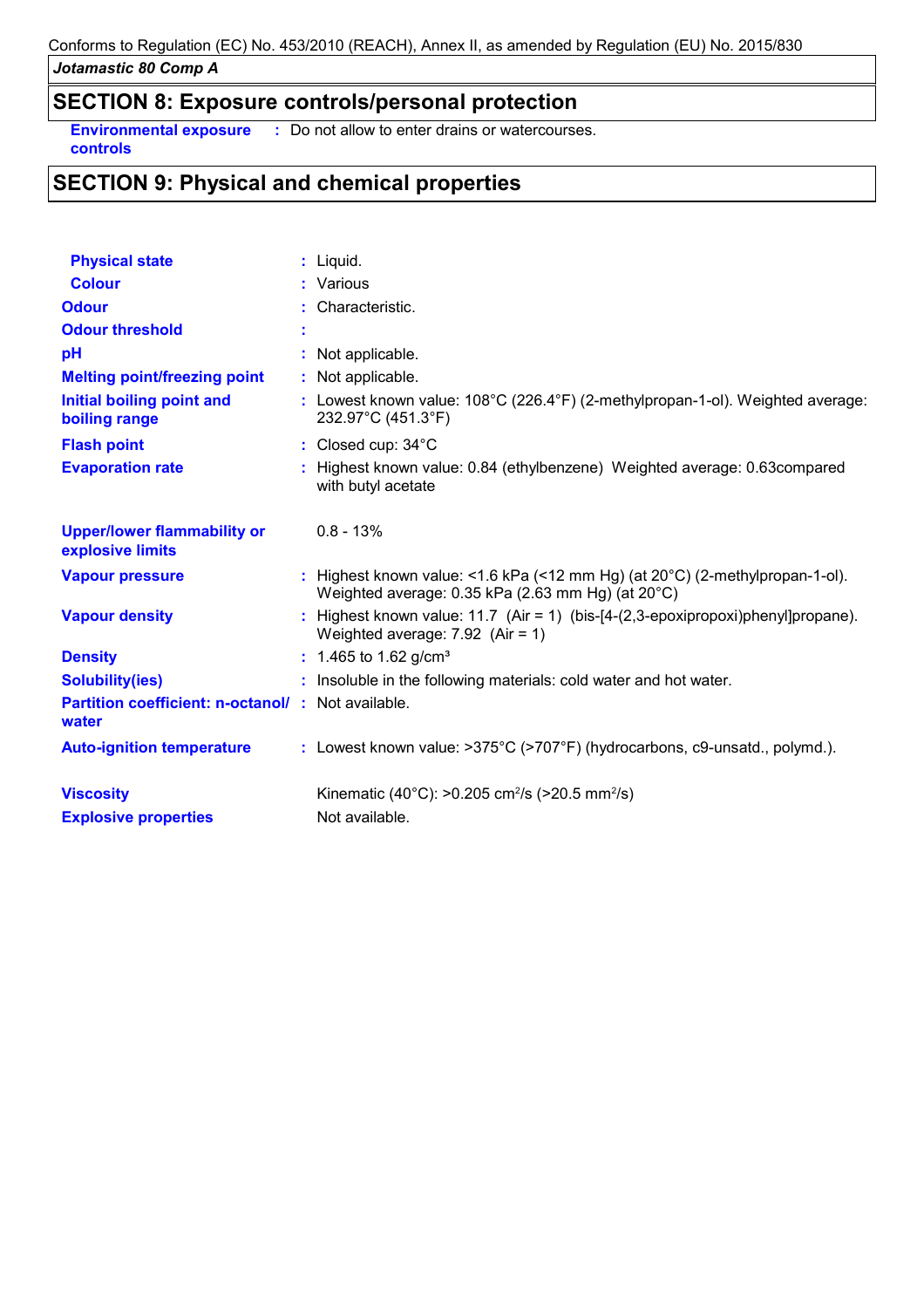## **SECTION 11: Toxicological information**

#### **11.1 Information on toxicological effects**

There are no data available on the mixture itself. The mixture has been assessed following the conventional method of the CLP Regulation (EC) No 1272/2008 and is classified for toxicological properties accordingly. See Sections 2 and 3 for details.

Exposure to component solvent vapour concentrations in excess of the stated occupational exposure limit may result in adverse health effects such as mucous membrane and respiratory system irritation and adverse effects on the kidneys, liver and central nervous system. Symptoms and signs include headache, dizziness, fatigue, muscular weakness, drowsiness and, in extreme cases, loss of consciousness.

Solvents may cause some of the above effects by absorption through the skin. Repeated or prolonged contact with [the mixture may cause removal of natural fat from the skin, resulting in non-allergic contact dermatitis and absorption](https://www.smlmarinepaints.co.uk/primers/jotamastic-range/jotamastic-80)  through the skin.

If splashed in the eyes, the liquid may cause irritation and reversible damage.

Ingestion may cause nausea, diarrhea and vomiting.

This takes into account, where known, delayed and immediate effects and also chronic effects of components from short-term and long-term exposure by oral, inhalation and dermal routes of exposure and eye contact.

Based on the properties of the epoxy constituent(s) and considering toxicological data on similar mixtures, this mixture may be a skin sensitiser and an irritant. It contains low molecular weight epoxy constituents which are irritating to eyes, mucous membrane and skin. Repeated skin contact may lead to irritation and to sensitisation, possibly with cross-sensitisation to other epoxies. Skin contact with the mixture and exposure to spray mist and vapour should be avoided.

Contains epoxy resin (MW ≤ 700), hydrocarbons, C9-unsaturated, polymerized, epoxy resin (MW 700-1200), bisamide mixture. May produce an allergic reaction.

#### **Acute toxicity**

| <b>Product/ingredient name</b> | <b>Result</b>                 | <b>Species</b> | <b>Dose</b>             | <b>Exposure</b>          |
|--------------------------------|-------------------------------|----------------|-------------------------|--------------------------|
| epoxy resin (MW $\leq$ 700)    | LD50 Dermal                   | Rabbit         | $20$ g/kg               |                          |
| xylene                         | <b>LC50 Inhalation Vapour</b> | Rat            | $20$ mg/                | 4 hours                  |
|                                | LD50 Oral                     | Rat            | 4300 mg/kg              | ۰                        |
|                                | TDLo Dermal                   | Rabbit         | 4300 mg/kg              | -                        |
| 2-methylpropan-1-ol            | <b>LC50 Inhalation Vapour</b> | Rat            | 19200 mg/m <sup>3</sup> | 4 hours                  |
|                                | LD50 Dermal                   | Rabbit         | 3400 mg/kg              |                          |
|                                | LD50 Oral                     | Rat            | 2460 mg/kg              |                          |
| benzyl alcohol                 | LD50 Oral                     | Rat            | 1230 mg/kg              | ۰                        |
| ethylbenzene                   | <b>LC50 Inhalation Gas.</b>   | Rabbit         | 4000 ppm                | 4 hours                  |
|                                | LD50 Dermal                   | Rabbit         | >5000 mg/kg             | ۰                        |
|                                | LD50 Oral                     | Rat            | 3500 mg/kg              | $\overline{\phantom{0}}$ |

**Conclusion/Summary :** Not available.

**Acute toxicity estimates**

| <b>Route</b>         | <b>ATE value</b> |  |
|----------------------|------------------|--|
| Oral                 | 49200 mg/kg      |  |
| Dermal               | 15357.8 mg/kg    |  |
| Inhalation (vapours) | $91.29$ mg/l     |  |

#### **Irritation/Corrosion**

| <b>Product/ingredient name</b> | <b>Result</b>                                 | <b>Species</b> | <b>Score</b>             | <b>Exposure</b>          | <b>Observation</b>      |
|--------------------------------|-----------------------------------------------|----------------|--------------------------|--------------------------|-------------------------|
| epoxy resin (MW $\leq$ 700)    | Eyes - Severe irritant                        | Rabbit         |                          | 24 hours 2<br>milligrams |                         |
|                                | Skin - Mild irritant                          | Rabbit         |                          | 500<br>milligrams        |                         |
| <b>Conclusion/Summary</b>      | : Not available.                              |                |                          |                          |                         |
| <b>Sensitisation</b>           |                                               |                |                          |                          |                         |
| <b>Conclusion/Summary</b>      | : Not available.                              |                |                          |                          |                         |
| <b>Mutagenicity</b>            |                                               |                |                          |                          |                         |
| <b>Conclusion/Summary</b>      | : Not available.                              |                |                          |                          |                         |
| Date of issue/Date of revision | <b>Date of previous issue</b><br>: 27.09.2018 |                | : No previous validation |                          | 11/19<br>Version<br>- 1 |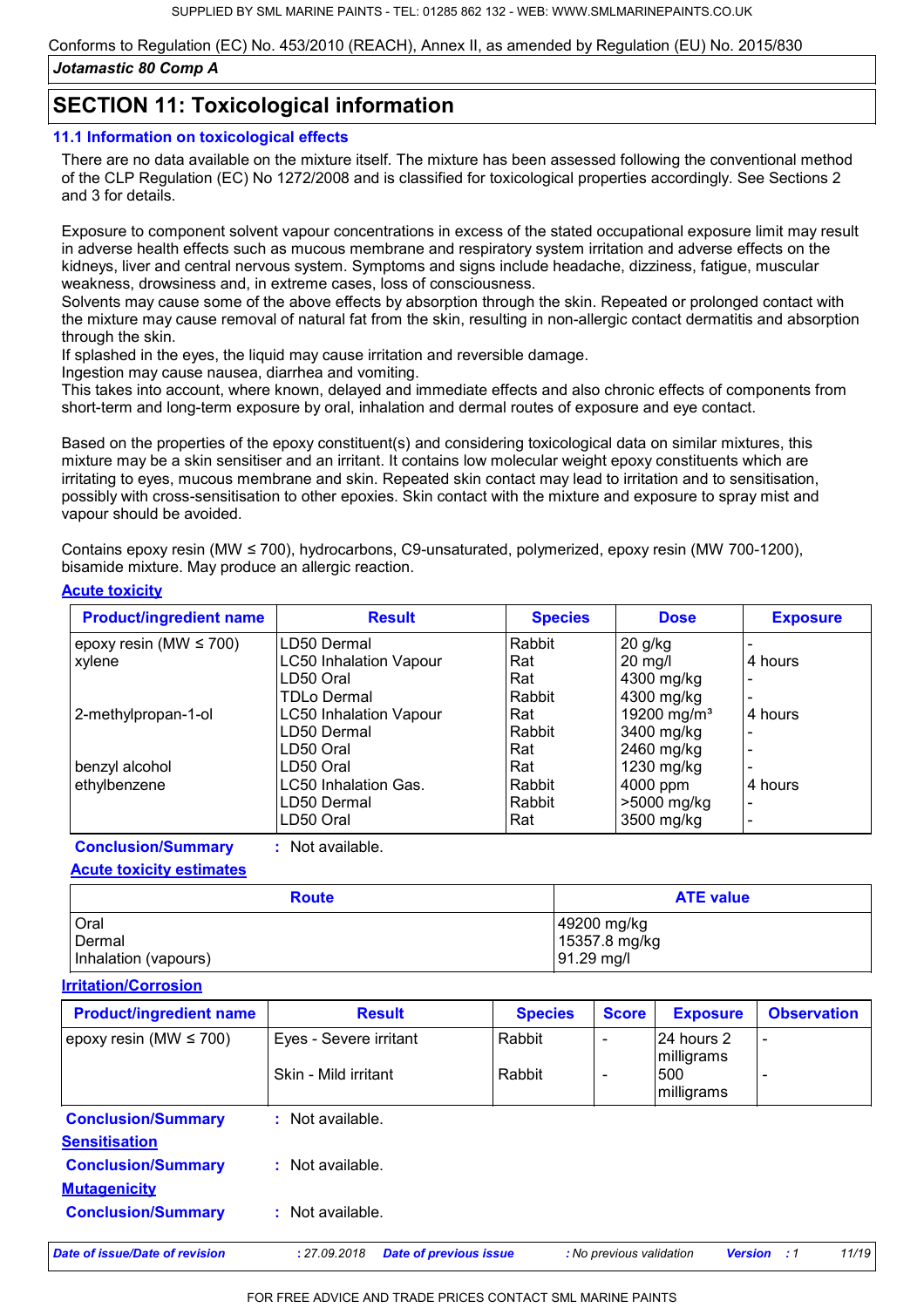# **SECTION 11: Toxicological information**

## **Carcinogenicity**

| <b>Conclusion/Summary</b>    | : Not available. |
|------------------------------|------------------|
| <b>Reproductive toxicity</b> |                  |
| <b>Conclusion/Summary</b>    | : Not available. |
| <b>Teratogenicity</b>        |                  |
| <b>Conclusion/Summary</b>    | : Not available. |
|                              |                  |

#### **Specific target organ toxicity (single exposure)**

| <b>Product/ingredient name</b> | <b>Category</b> | <b>Route of</b><br>exposure | <b>Target organs</b>                                     |
|--------------------------------|-----------------|-----------------------------|----------------------------------------------------------|
| 2-methylpropan-1-ol            | Category 3      | Not applicable.             | Respiratory tract<br>lirritation and<br>Narcotic effects |

## **Specific target organ toxicity (repeated exposure)**

| <b>Product/ingredient name</b> | <b>Category</b> | <b>Route of</b><br>exposure | <b>Target organs</b> |
|--------------------------------|-----------------|-----------------------------|----------------------|
| ethylbenzene                   | Category 2      | Not determined              | hearing organs       |

#### **Aspiration hazard**

| <b>Product/ingredient name</b> | <b>Result</b>                         |
|--------------------------------|---------------------------------------|
| ethylbenzene_                  | <b>ASPIRATION HAZARD - Category 1</b> |

## **Other information :**

: Not available.

## **SECTION 12: Ecological information**

## **12.1 Toxicity**

There are no data available on the mixture itself. Do not allow to enter drains or watercourses.

[The mixture has been assessed following the summation method of the CLP Regulation \(EC\) No 1272/2008 and is](https://www.smlmarinepaints.co.uk/primers/jotamastic-range/jotamastic-80)  classified for eco-toxicological properties accordingly. See Sections 2 and 3 for details.

| <b>Product/ingredient name</b> | <b>Result</b>                      | <b>Species</b>          | <b>Exposure</b> |
|--------------------------------|------------------------------------|-------------------------|-----------------|
| epoxy resin (MW $\leq$ 700)    | Acute EC50 1.4 mg/l                | Daphnia                 | 148 hours       |
|                                | Acute LC50 3.1 mg/l                | Fish - fathead minnow   | 96 hours        |
|                                | Chronic NOEC 0.3 mg/l              | Fish                    | 21 days         |
| 2-methylpropan-1-ol            | Chronic NOEC 4000 µg/l Fresh water | Daphnia - Daphnia magna | 21 days         |
| ethylbenzene                   | Acute EC50 7.2 mg/l                | Algae                   | 48 hours        |
|                                | Acute EC50 2.93 mg/l               | Daphnia                 | 148 hours       |
|                                | Acute LC50 4.2 mg/l                | Fish                    | 96 hours        |

**Conclusion/Summary :** This material is harmful to aquatic life with long lasting effects.

## **12.2 Persistence and degradability**

| <b>Conclusion/Summary</b><br>: Not available. |                          |                   | <b>Biodegradability</b> |  |
|-----------------------------------------------|--------------------------|-------------------|-------------------------|--|
| <b>Product/ingredient name</b>                | <b>Aquatic half-life</b> | <b>Photolysis</b> |                         |  |
| epoxy resin (MW $\leq$ 700)                   |                          |                   | Not readily             |  |
| xylene                                        |                          |                   | Readily                 |  |
| benzyl alcohol                                |                          |                   | Readily                 |  |
| ethylbenzene                                  |                          |                   | Readily                 |  |

## **Potential 12.3 Bioaccumulative potential**

|                                |                           |                               |                          | .                  |       |
|--------------------------------|---------------------------|-------------------------------|--------------------------|--------------------|-------|
| <b>Product/ingredient name</b> | <b>LogP</b> <sub>ow</sub> | <b>BCF</b>                    |                          |                    |       |
|                                |                           |                               |                          |                    |       |
| Date of issue/Date of revision | : 27.09.2018              | <b>Date of previous issue</b> | : No previous validation | <b>Version</b> : 1 | 12/19 |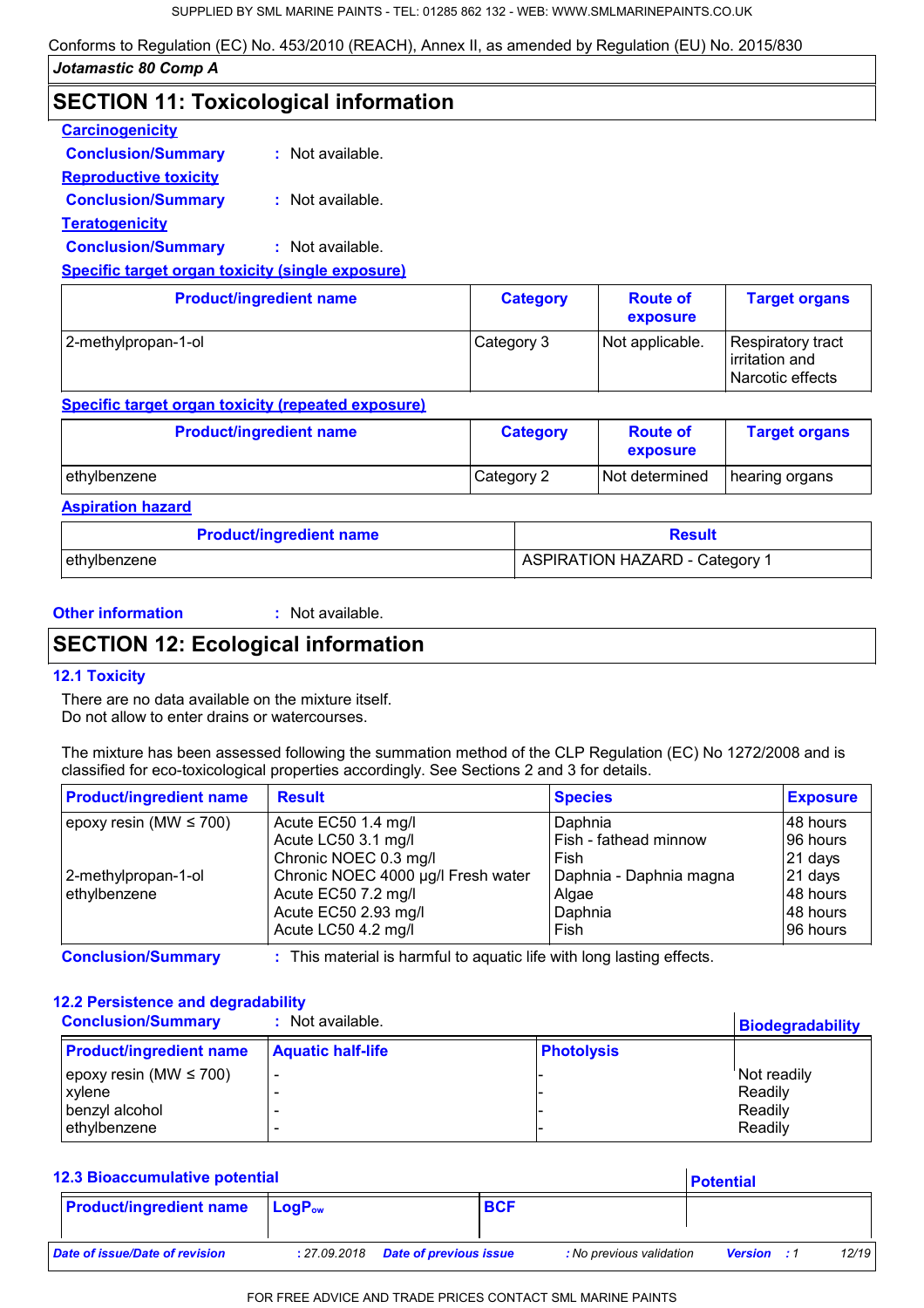| Jotamastic 80 Comp A                      |              |             |     |  |
|-------------------------------------------|--------------|-------------|-----|--|
| <b>SECTION 12: Ecological information</b> |              |             |     |  |
| epoxy resin (MW $\leq$ 700)               | 2.64 to 3.78 | 31          | low |  |
| hydrocarbons,                             | 3.627        |             | low |  |
| C9-unsaturated, polymerized               |              |             |     |  |
| xylene                                    | 3.12         | 8.1 to 25.9 | low |  |
| 2-methylpropan-1-ol                       |              |             | low |  |
| benzyl alcohol                            | 0.87         | < 100       | low |  |
| ethylbenzene                              | 3.6          |             | low |  |

| <b>12.4 Mobility in soil</b>                            |                  |
|---------------------------------------------------------|------------------|
| <b>Soil/water partition</b><br><b>coefficient (Koc)</b> | : Not available. |
| <b>Mobility</b>                                         | : Not available. |

| 12.5 Results of PBT and vPvB assessment |                   |  |
|-----------------------------------------|-------------------|--|
| <b>PBT</b>                              | : Not applicable. |  |
| <b>vPvB</b>                             | : Not applicable. |  |

**12.6 Other adverse effects** : No known significant effects or critical hazards.

## **SECTION 13: Disposal considerations**

[The information in this section contains generic advice and guidance. The list of Identified Uses in Section 1 should be](https://www.smlmarinepaints.co.uk/primers/jotamastic-range/jotamastic-80)  consulted for any available use-specific information provided in the Exposure Scenario(s).

## **13.1 Waste treatment methods**

| <b>Product</b>                           |                                                                                                                                                                                                                                                                                                                                       |                                                                                                                                                                                                                                                                                                                                                                                                                                                                                                                |
|------------------------------------------|---------------------------------------------------------------------------------------------------------------------------------------------------------------------------------------------------------------------------------------------------------------------------------------------------------------------------------------|----------------------------------------------------------------------------------------------------------------------------------------------------------------------------------------------------------------------------------------------------------------------------------------------------------------------------------------------------------------------------------------------------------------------------------------------------------------------------------------------------------------|
| <b>Methods of disposal</b>               | all authorities with jurisdiction.                                                                                                                                                                                                                                                                                                    | : The generation of waste should be avoided or minimised wherever possible.<br>Disposal of this product, solutions and any by-products should at all times comply<br>with the requirements of environmental protection and waste disposal legislation<br>and any regional local authority requirements. Dispose of surplus and non-<br>recyclable products via a licensed waste disposal contractor. Waste should not be<br>disposed of untreated to the sewer unless fully compliant with the requirements of |
| <b>Hazardous waste</b>                   |                                                                                                                                                                                                                                                                                                                                       | : The classification of the product may meet the criteria for a hazardous waste.                                                                                                                                                                                                                                                                                                                                                                                                                               |
| <b>Disposal considerations</b>           |                                                                                                                                                                                                                                                                                                                                       | Do not allow to enter drains or watercourses.<br>Dispose of according to all federal, state and local applicable regulations.<br>If this product is mixed with other wastes, the original waste product code may no<br>longer apply and the appropriate code should be assigned.<br>For further information, contact your local waste authority.                                                                                                                                                               |
| <b>European waste</b><br>catalogue (EWC) | substances                                                                                                                                                                                                                                                                                                                            | : 08 01 11* Waste paint and varnish containing organic solvents or other dangerous                                                                                                                                                                                                                                                                                                                                                                                                                             |
| <b>Packaging</b>                         |                                                                                                                                                                                                                                                                                                                                       |                                                                                                                                                                                                                                                                                                                                                                                                                                                                                                                |
| <b>Methods of disposal</b>               | when recycling is not feasible.                                                                                                                                                                                                                                                                                                       | : The generation of waste should be avoided or minimised wherever possible. Waste<br>packaging should be recycled. Incineration or landfill should only be considered                                                                                                                                                                                                                                                                                                                                          |
| <b>Disposal considerations</b>           | Using information provided in this safety data sheet, advice should be obtained from<br>the relevant waste authority on the classification of empty containers.<br>Empty containers must be scrapped or reconditioned.<br>Dispose of containers contaminated by the product in accordance with local or<br>national legal provisions. |                                                                                                                                                                                                                                                                                                                                                                                                                                                                                                                |
| <b>Type of packaging</b>                 |                                                                                                                                                                                                                                                                                                                                       | European waste catalogue (EWC)                                                                                                                                                                                                                                                                                                                                                                                                                                                                                 |
| <b>CEPE Paint Guidelines</b>             | 15 01 10*                                                                                                                                                                                                                                                                                                                             | packaging containing residues of or contaminated by<br>hazardous substances                                                                                                                                                                                                                                                                                                                                                                                                                                    |
|                                          |                                                                                                                                                                                                                                                                                                                                       |                                                                                                                                                                                                                                                                                                                                                                                                                                                                                                                |

*Date of issue/Date of revision* **:** *27.09.2018 Date of previous issue : No previous validation Version : 1 13/19*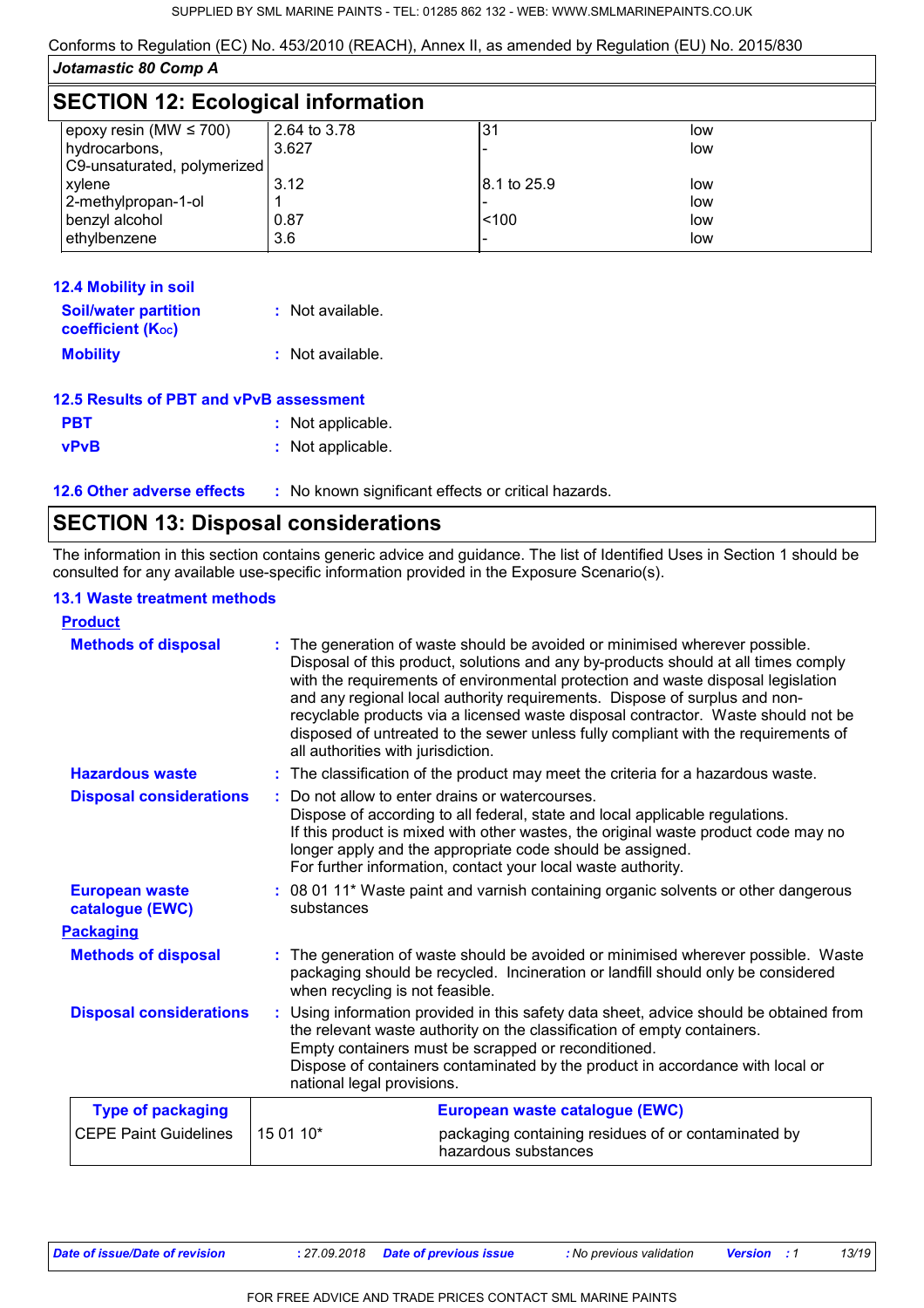## **SECTION 13: Disposal considerations**

**Special precautions :** This material and its container must be disposed of in a safe way. Care should be taken when handling emptied containers that have not been cleaned or rinsed out. Empty containers or liners may retain some product residues. Vapour from product residues may create a highly flammable or explosive atmosphere inside the container. Do not cut, weld or grind used containers unless they have been cleaned thoroughly internally. Avoid dispersal of spilt material and runoff and contact with soil, waterways, drains and sewers.

## **SECTION 14: Transport information**

|                                           | <b>ADR/RID</b>                                                           | <b>ADN</b>                                                                                                               | <b>IMDG</b>                                       | <b>IATA</b> |
|-------------------------------------------|--------------------------------------------------------------------------|--------------------------------------------------------------------------------------------------------------------------|---------------------------------------------------|-------------|
| 14.1 UN number                            | 1263                                                                     | 1263                                                                                                                     | 1263                                              | 1263        |
| 14.2 UN proper<br>shipping name           | Paint                                                                    | Paint                                                                                                                    | Paint                                             | Paint       |
| <b>14.3 Transport</b><br>hazard class(es) | 3                                                                        | 3                                                                                                                        | 3                                                 | 3           |
| <b>14.4 Packing</b><br>group              | III                                                                      | Ш                                                                                                                        | III                                               | III         |
| 14.5<br><b>Environmental</b><br>hazards   | No.                                                                      | Yes.                                                                                                                     | No.                                               | No.         |
| <b>Additional</b><br>information          | Tunnel restriction<br>code: (D/E)<br>Hazard identification<br>number: 30 | The product is only<br>regulated as an<br>environmentally<br>hazardous substance<br>when transported in<br>tank vessels. | <b>Emergency</b><br>schedules (EmS)<br>$F-E, S-E$ |             |

| user                                                                                        | 14.6 Special precautions for : Transport within user's premises: always transport in closed containers that are<br>upright and secure. Ensure that persons transporting the product know what to do in<br>the event of an accident or spillage. |
|---------------------------------------------------------------------------------------------|-------------------------------------------------------------------------------------------------------------------------------------------------------------------------------------------------------------------------------------------------|
| <b>ADR / RID</b>                                                                            | : ADR/RID: Viscous substance. Not restricted, ref. chapter 2.2.3.1.5 (applicable to<br>receptacles $\leq$ 450 litre capacity).                                                                                                                  |
| <b>IMDG</b>                                                                                 | : IMDG: Viscous substance. Transport in accordance with paragraph 2.3.2.5<br>(applicable to receptacles $\leq$ 30 litre capacity).                                                                                                              |
| <b>14.7 Transport in bulk</b><br>according to Annex II of<br><b>Marpol and the IBC Code</b> | : Not applicable.                                                                                                                                                                                                                               |

## **SECTION 15: Regulatory information**

**15.1 Safety, health and environmental regulations/legislation specific for the substance or mixture EU Regulation (EC) No. 1907/2006 (REACH)**

**Annex XIV - List of substances subject to authorisation**

**Annex XIV**

None of the components are listed.

**Substances of very high concern**

None of the components are listed.

*Date of issue/Date of revision* **:** *27.09.2018 Date of previous issue : No previous validation Version : 1 14/19*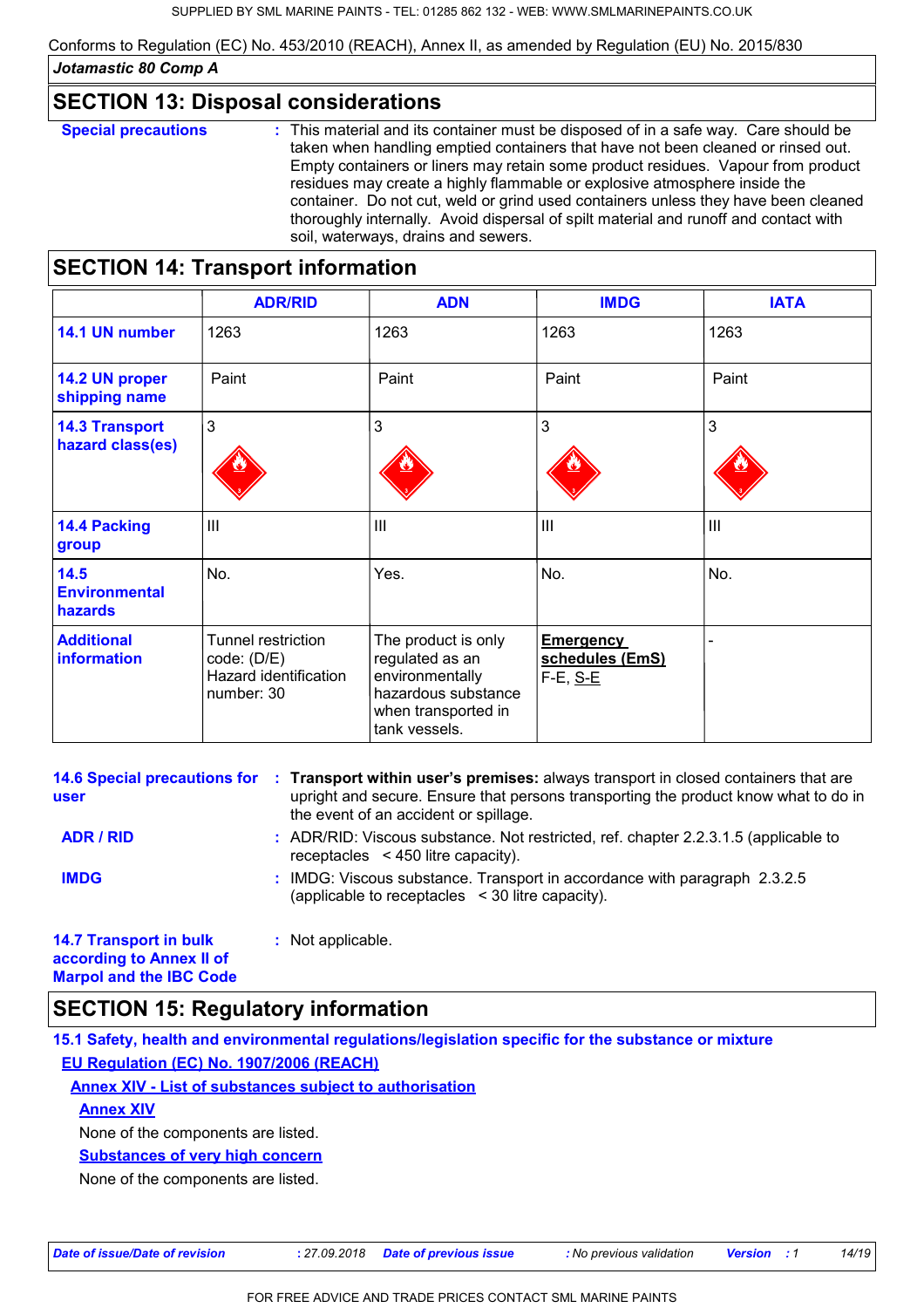| <b>SECTION 15: Regulatory information</b>                                                                                                                |                                                                                                                                                                                                                                                                                                     |
|----------------------------------------------------------------------------------------------------------------------------------------------------------|-----------------------------------------------------------------------------------------------------------------------------------------------------------------------------------------------------------------------------------------------------------------------------------------------------|
| <b>Annex XVII - Restrictions</b><br>on the manufacture,<br>placing on the market<br>and use of certain<br>dangerous substances,<br>mixtures and articles | : Not applicable.                                                                                                                                                                                                                                                                                   |
| <b>Other EU regulations</b>                                                                                                                              |                                                                                                                                                                                                                                                                                                     |
| <b>VOC</b>                                                                                                                                               | : The provisions of Directive 2004/42/EC on VOC apply to this product. Refer to the<br>product label and/or technical data sheet for further information.                                                                                                                                           |
| <b>VOC for Ready-for-Use</b><br><b>Mixture</b>                                                                                                           | : Not available.                                                                                                                                                                                                                                                                                    |
| <b>Europe inventory</b>                                                                                                                                  | : At least one component is not listed.                                                                                                                                                                                                                                                             |
| Ozone depleting substances (1005/2009/EU)<br>Not listed.                                                                                                 |                                                                                                                                                                                                                                                                                                     |
| Prior Informed Consent (PIC) (649/2012/EU)                                                                                                               |                                                                                                                                                                                                                                                                                                     |
| Not listed.                                                                                                                                              |                                                                                                                                                                                                                                                                                                     |
| <b>Seveso Directive</b>                                                                                                                                  |                                                                                                                                                                                                                                                                                                     |
| major accident hazards.                                                                                                                                  | This product may add to the calculation for determining whether a site is within the scope of the Seveso Directive on                                                                                                                                                                               |
| <b>National regulations</b>                                                                                                                              |                                                                                                                                                                                                                                                                                                     |
| <b>Industrial use</b>                                                                                                                                    | : The information contained in this safety data sheet does not constitute the user's<br>own assessment of workplace risks, as required by other health and safety<br>legislation. The provisions of the national health and safety at work regulations apply<br>to the use of this product at work. |
| <b>International regulations</b>                                                                                                                         |                                                                                                                                                                                                                                                                                                     |
|                                                                                                                                                          | <b>Chemical Weapon Convention List Schedules I, II &amp; III Chemicals</b>                                                                                                                                                                                                                          |
| Not listed.                                                                                                                                              |                                                                                                                                                                                                                                                                                                     |
| <b>Montreal Protocol (Annexes A, B, C, E)</b><br>Not listed.                                                                                             |                                                                                                                                                                                                                                                                                                     |
| Not listed.                                                                                                                                              | <b>Stockholm Convention on Persistent Organic Pollutants</b>                                                                                                                                                                                                                                        |
| Not listed.                                                                                                                                              | <b>Rotterdam Convention on Prior Informed Consent (PIC)</b>                                                                                                                                                                                                                                         |
| <b>UNECE Aarhus Protocol on POPs and Heavy Metals</b><br>Not listed.                                                                                     |                                                                                                                                                                                                                                                                                                     |
| <b>15.2 Chemical safety</b>                                                                                                                              | : Not applicable.                                                                                                                                                                                                                                                                                   |

 $\nabla$  Indicates information that has changed from previously issued version.

| <b>Abbreviations and</b><br>acronyms | $:$ ATE = Acute Toxicity Estimate<br>CLP = Classification, Labelling and Packaging Regulation [Regulation (EC) No.<br>1272/2008]<br>DMEL = Derived Minimal Effect Level<br>DNEL = Derived No Effect Level<br>EUH statement = CLP-specific Hazard statement<br>PBT = Persistent, Bioaccumulative and Toxic<br>PNEC = Predicted No Effect Concentration<br><b>RRN = REACH Registration Number</b><br>vPvB = Very Persistent and Very Bioaccumulative |
|--------------------------------------|----------------------------------------------------------------------------------------------------------------------------------------------------------------------------------------------------------------------------------------------------------------------------------------------------------------------------------------------------------------------------------------------------------------------------------------------------|
| Date of issue/Date of revision       | 15/19<br><b>Date of previous issue</b><br>: No previous validation<br>: 27.09.2018<br><b>Version</b> : 1                                                                                                                                                                                                                                                                                                                                           |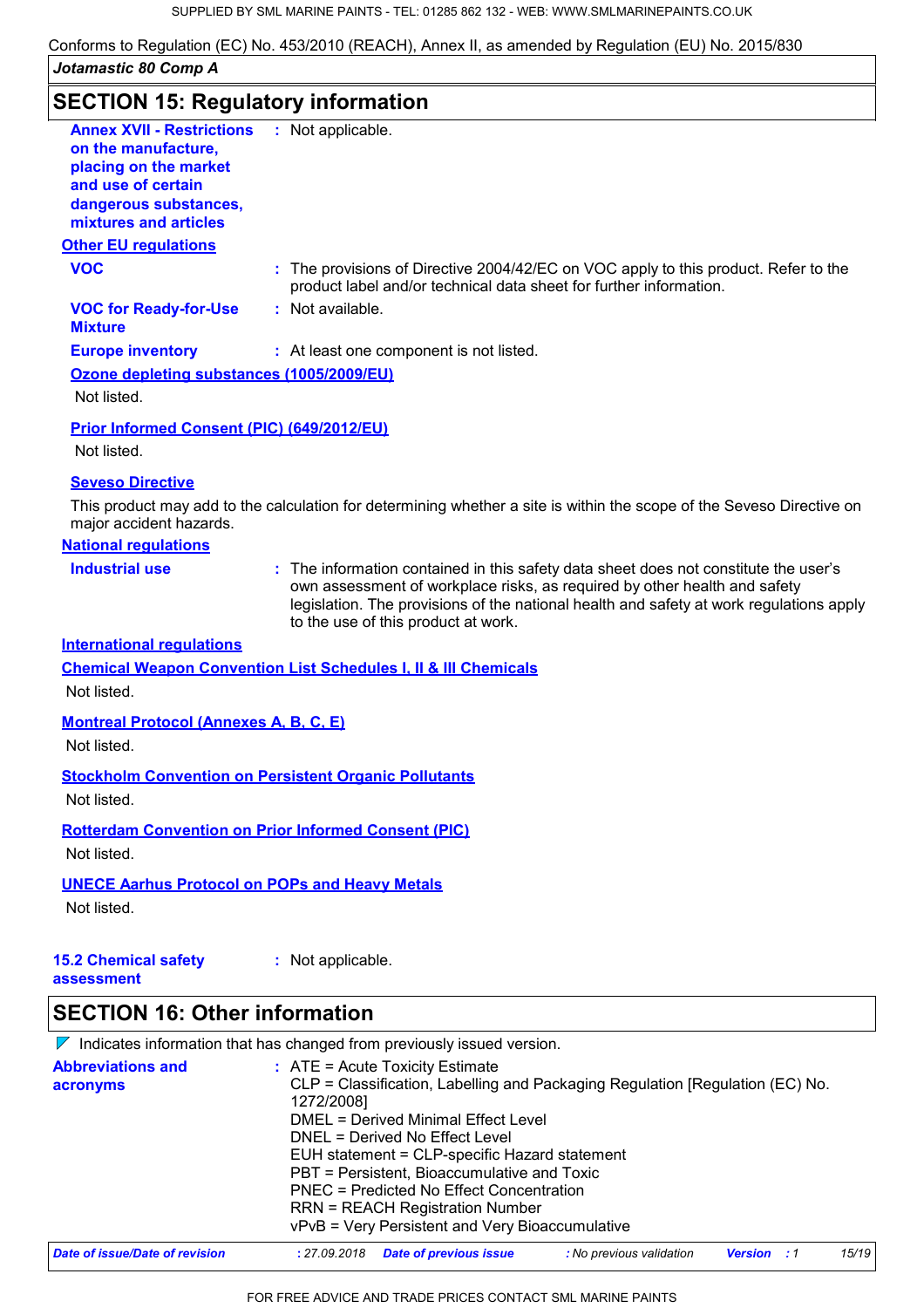## **SECTION 16: Other information**

**Procedure used to derive the classification according to Regulation (EC) No. 1272/2008 [CLP/GHS]**

| <b>Classification</b>   | <b>Justification</b>  |
|-------------------------|-----------------------|
| Flam. Lig. 3, H226      | On basis of test data |
| Skin Irrit. 2, H315     | l Calculation method  |
| Eye Dam. 1, H318        | Calculation method    |
| Skin Sens. 1, H317      | l Calculation method  |
| Aquatic Chronic 3, H412 | Calculation method    |

## **Full text of abbreviated H statements**

| H <sub>225</sub> | Highly flammable liquid and vapour.                      |
|------------------|----------------------------------------------------------|
| H <sub>226</sub> | Flammable liquid and vapour.                             |
| H302             | Harmful if swallowed.                                    |
| H304             | May be fatal if swallowed and enters airways.            |
| H <sub>312</sub> | Harmful in contact with skin.                            |
| H315             | Causes skin irritation.                                  |
| H317             | May cause an allergic skin reaction.                     |
| H318             | Causes serious eye damage.                               |
| H319             | Causes serious eye irritation.                           |
| H332             | Harmful if inhaled.                                      |
| H335             | May cause respiratory irritation.                        |
| H336             | May cause drowsiness or dizziness.                       |
| H <sub>373</sub> | May cause damage to organs through prolonged or repeated |
|                  | exposure.                                                |
| H411             | Toxic to aquatic life with long lasting effects.         |
| H412             | Harmful to aquatic life with long lasting effects.       |
| H413             | May cause long lasting harmful effects to aquatic life.  |

#### **Full text of classifications [CLP/GHS]**

| <b>Version</b>                           | $\therefore$ 1           |                                                                                                                                 |
|------------------------------------------|--------------------------|---------------------------------------------------------------------------------------------------------------------------------|
| Date of previous issue                   | : No previous validation |                                                                                                                                 |
| Date of issue/ Date of<br>revision       | : 27.09.2018             |                                                                                                                                 |
| Date of printing                         | : 27.09.2018             |                                                                                                                                 |
| STOT SE 3, H336                          |                          | SPECIFIC TARGET ORGAN TOXICITY - SINGLE EXPOSURE<br>(Narcotic effects) - Category 3                                             |
| STOT SE 3, H335                          |                          | <b>EXPOSURE - Category 2</b><br>SPECIFIC TARGET ORGAN TOXICITY - SINGLE EXPOSURE<br>(Respiratory tract irritation) - Category 3 |
| <b>STOT RE 2, H373</b>                   |                          | SPECIFIC TARGET ORGAN TOXICITY - REPEATED                                                                                       |
| <b>Skin Sens. 1, H317</b>                |                          | SKIN SENSITISATION - Category 1                                                                                                 |
| Skin Irrit. 2, H315                      |                          | SKIN CORROSION/IRRITATION - Category 2                                                                                          |
| Flam. Liq. 3, H226                       |                          | FLAMMABLE LIQUIDS - Category 3                                                                                                  |
| Eye Irrit. 2, H319<br>Flam. Liq. 2, H225 |                          | SERIOUS EYE DAMAGE/EYE IRRITATION - Category 2<br>FLAMMABLE LIQUIDS - Category 2                                                |
| Eye Dam. 1, H318                         |                          | SERIOUS EYE DAMAGE/EYE IRRITATION - Category 1                                                                                  |
| Asp. Tox. 1, H304                        |                          | <b>ASPIRATION HAZARD - Category 1</b>                                                                                           |
| Aquatic Chronic 4, H413                  |                          | LONG-TERM AQUATIC HAZARD - Category 4                                                                                           |
| Aquatic Chronic 3, H412                  |                          | LONG-TERM AQUATIC HAZARD - Category 3                                                                                           |
| Aquatic Chronic 2, H411                  |                          | LONG-TERM AQUATIC HAZARD - Category 2                                                                                           |
| Acute Tox. 4, H332                       |                          | <b>ACUTE TOXICITY (inhalation) - Category 4</b>                                                                                 |
| Acute Tox. 4, H312                       |                          | ACUTE TOXICITY (dermal) - Category 4                                                                                            |
| Acute Tox. 4, H302                       |                          | ACUTE TOXICITY (oral) - Category 4                                                                                              |

**Notice to reader**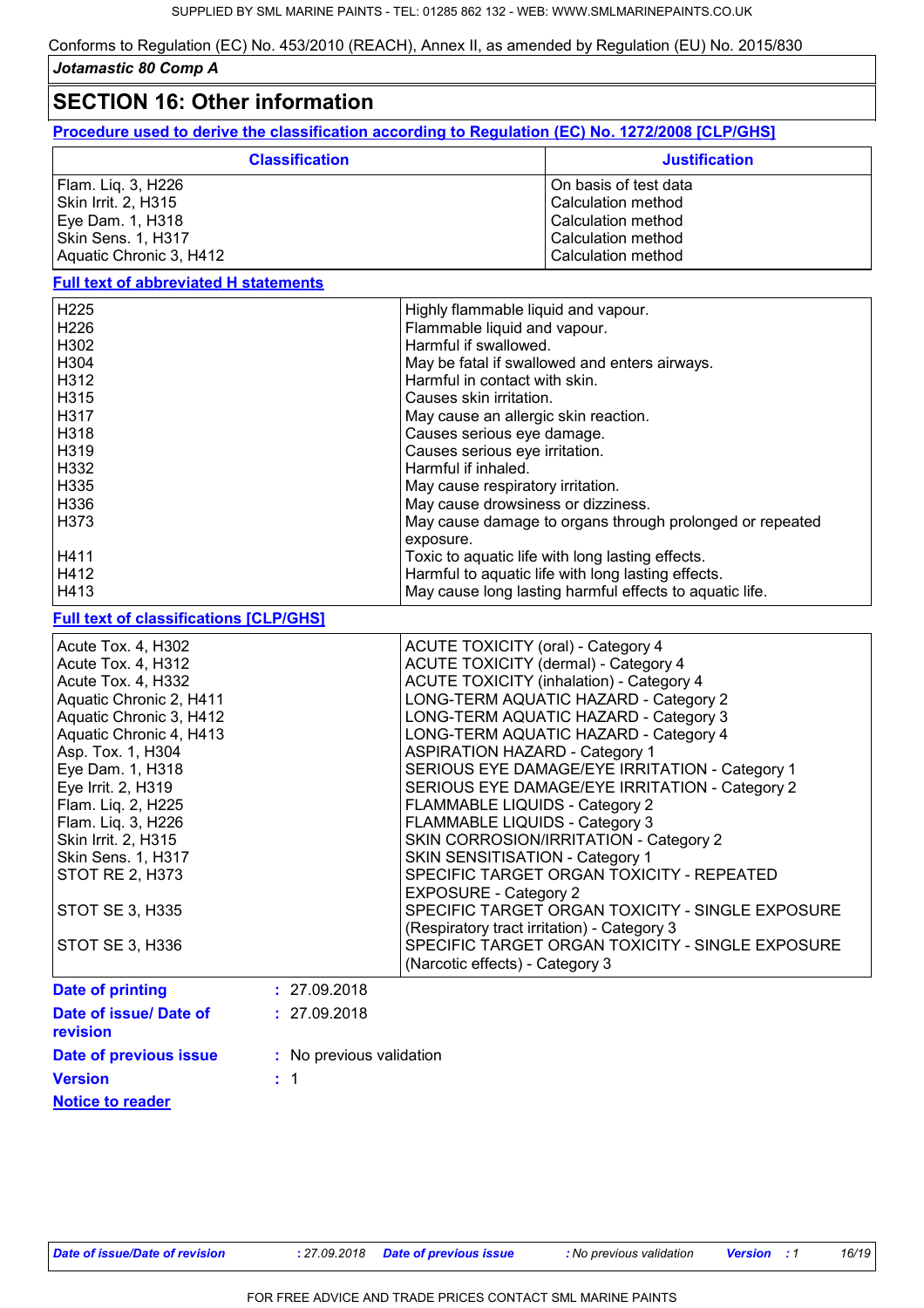## **SECTION 16: Other information**

**[The information in this document is given to the best of Jotun's knowledge, based on laboratory testing and](https://www.smlmarinepaints.co.uk/primers/jotamastic-range/jotamastic-80)  practical experience. Jotun's products are considered as semi-finished goods and as such, products are often used under conditions beyond Jotun's control. Jotun cannot guarantee anything but the quality of the product itself. Minor product variations may be implemented in order to comply with local requirements. Jotun reserves the right to change the given data without further notice.**

**Users should always consult Jotun for specific guidance on the general suitability of this product for their needs and specific application practices.**

**If there is any inconsistency between different language issues of this document, the English (United Kingdom) version will prevail.**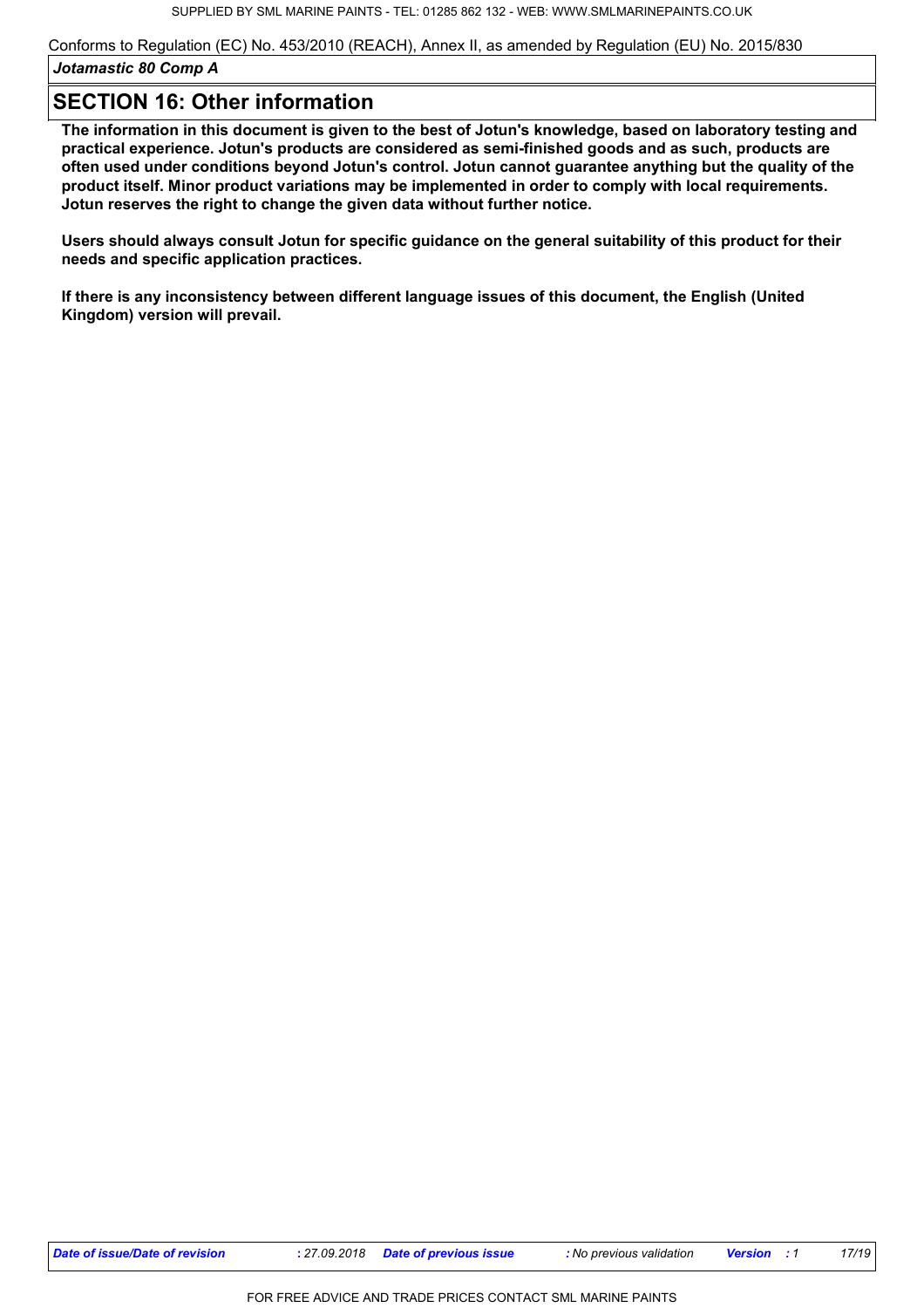SUPPLIED BY SML MARINE PAINTS - TEL: 01285 862 132 - WEB: WWW.SMLMARINEPAINTS.CO.UK



**Industrial use**

# **Jotamastic 80 Comp A**

## **Exposure Scenario: Use in coatings -**

Sector of Use : Industrial use Process Category : PROC05 PROC07 PROC08a PROC10 Environmental release category(ies) : ERC4

[Covers the use in coatings \(paints, inks, adhesives, etc\) including exposures during use \(including product transfer and preparation, application by](https://www.smlmarinepaints.co.uk/primers/jotamastic-range/jotamastic-80)  brush, spray by hand or similar methods) and equipment cleaning.

## **Operational conditions and risk management measures**

#### Control of worker exposure

| : Covers daily exposures up to 8 hours                                                                                                                                                                                                                                     |
|----------------------------------------------------------------------------------------------------------------------------------------------------------------------------------------------------------------------------------------------------------------------------|
| : Assumes use at not more than $20^{\circ}$ C above ambient temperature, unless stated differently. Assumes<br>a good basic standard of occupational hygiene is implemented                                                                                                |
| : Wear chemical-resistant gloves (tested to EN374) in combination with specific activity training. Wear<br>suitable coveralls to prevent exposure to the skin. Use suitable eve protection. See Section 8 for<br>information on appropriate personal protective equipment. |
| Risk management measures                                                                                                                                                                                                                                                   |
| : Provide extract ventilation to points where emissions occur.                                                                                                                                                                                                             |
| : Provide extract ventilation to points where emissions occur. Wear a respirator conforming to EN140<br>with type A/P2 filter or better.                                                                                                                                   |
| : Minimise exposure by partial enclosure of the operation or equipment and provide extract ventilation<br>at openings. Wear a respirator conforming to EN140 with type A/P2 filter or better.                                                                              |
|                                                                                                                                                                                                                                                                            |

| Organisational measures to prevent/limit<br>release from site | : Prevent environmental discharge consistent with regulatory requirements.                     |
|---------------------------------------------------------------|------------------------------------------------------------------------------------------------|
| Conditions and measures related to                            | : External treatment and disposal of waste should comply with applicable local and/or national |
| external treatment of waste for disposal                      | regulations. See Section 13 for additional waste treatment information.                        |
| Conditions and measures related to                            | External recovery and recycling of waste should comply with applicable local and/or national   |
| external recovery of waste                                    | regulations.                                                                                   |

#### Additional information

The exposure scenario for the mixture is based on the following substances:

REACH #: 01-2119456619-26 REACH #: 01-2119514687-32 (from Comp B)